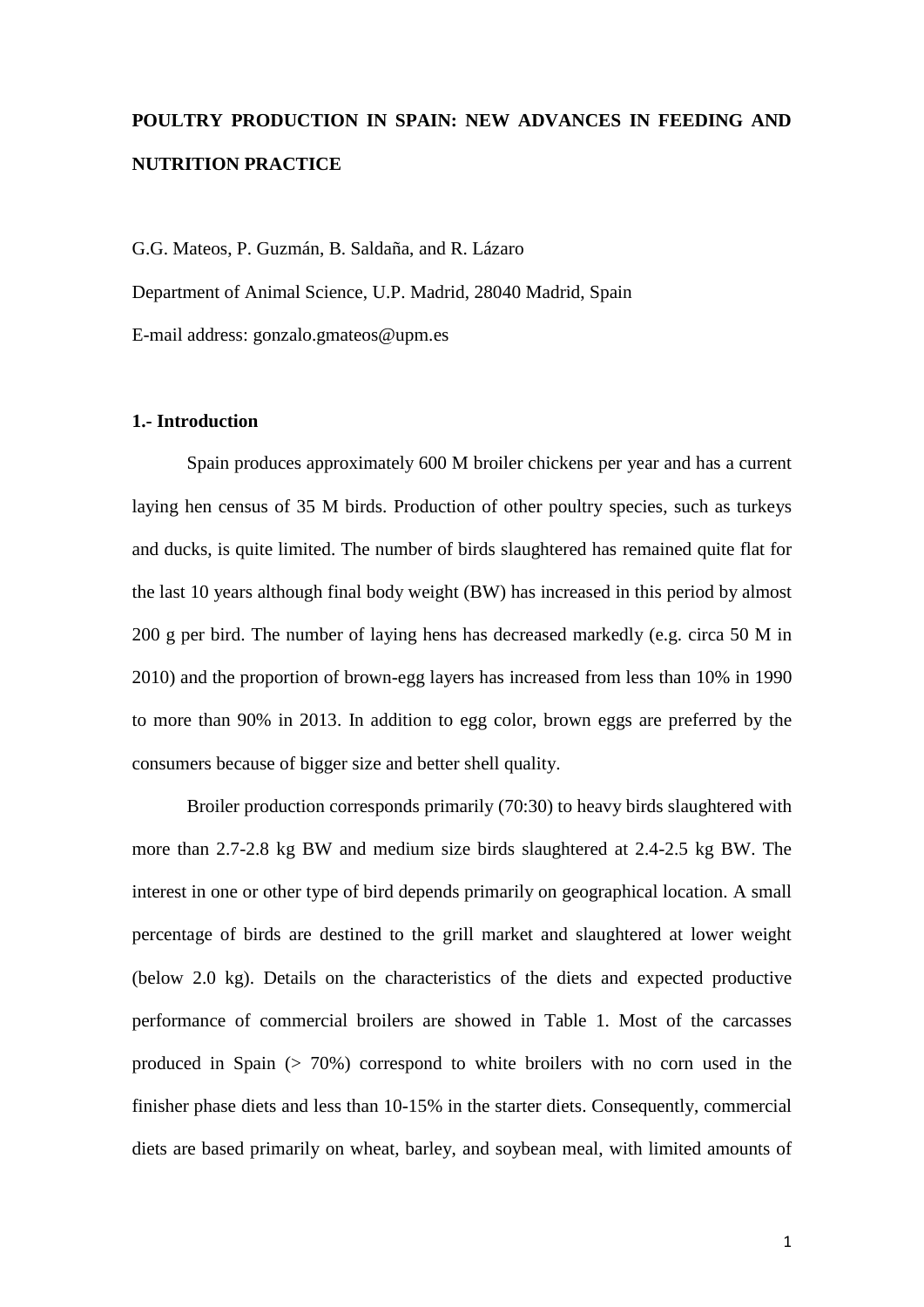sunflower meal, rapeseed meal, and animal and vegetable fats. High amounts of barley (e.g., 40-50%), sunflower meal (e.g., 10-15%), and vegetable oil soapstocks ( $> 2-4\%$ ) are frequently included in the laying hen diets.

|                        | Heavy birds           | Medium size birds |
|------------------------|-----------------------|-------------------|
| Nutrient content       |                       |                   |
| AMEn, Mcal/kg          | 2.95 up to 3.17       | 3.00 up to 3.16   |
| CP, %                  | 23.0 down to 17.4     | 23.0-18.5         |
| Dig. Lys, $%$          | $1.28$ down to $0.93$ | 1.28 down to 0.96 |
| Productive performance |                       |                   |
| Slaughter BW, kg       | 2.78-2.85             | $2.45 - 2.50$     |
| BW gain, g/d           | 64-66                 | $60 - 62$         |
| <b>FCR</b>             | 1.75-1.85             | 1.72-1.75         |
| Days to slaughter      | $42 - 45$             | $40 - 42$         |
| Mortality, %           | $4.5 - 5.0$           | $4.0 - 4.5$       |

**Table 1**.- Broiler production in Spain

### **2.- Main factors impacting poultry production**

As in most European Union (EU-27) countries, food safety, animal welfare, and sustainability issues, are key driver of animal production with high impact in nutritional decisions. For example, most diets will use phytases and monocalcium phosphate (rather than dicalcium or tricalcium phosphate) many times irrespective of cost. Also, the crude protein (CP) content of the diets is decreasing and the utilization of crystalline amino acids (including Lys, TSAA, Thr, and even Val) increasing. Moreover, numerous additives such as organic acids, probiotics, and prebiotics are used in substitution of growth promoters of antibiotic origin. The control of the incidence of footpad dermatitis, bone fractures, and feather pecking are taking into account in the nutritional programs, not only because of economic considerations, but also to meet legislation and consumer demands. In Table 2, we present data on production systems in key countries of the EU-27 related to hen welfare. Cages are still prevalent in South Europe while alternative systems, such as floor production and "freedom park" systems are gaining interest in North Europe.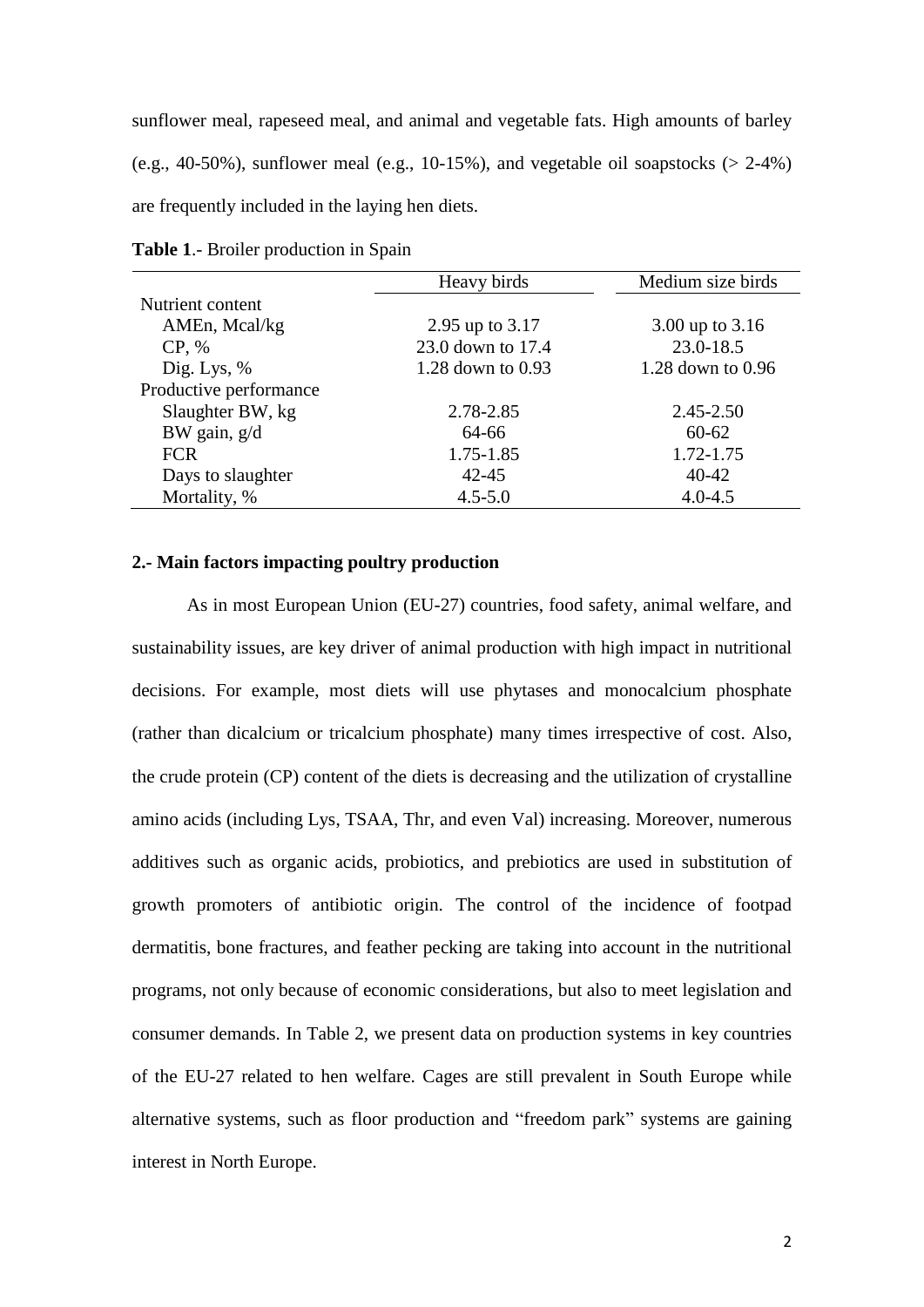|           | Cages | Floor          | Freedom | Ecology |
|-----------|-------|----------------|---------|---------|
| Germany   |       |                |         |         |
| 2007      | 39    | 30             | 24      |         |
| 2011      | 17    | 62             | 14      | 8       |
| <b>UK</b> |       |                |         |         |
| 2008      | 58    | $\overline{4}$ | 32      | 3       |
| 2012      | 49    | 4              | 45      | 3       |
| Spain     |       |                |         |         |
| 2012      | 96    | 2.3            | 1.6     | 0.1     |

**Table 2.-** Hen production systems in key European Union-27 countries, %

 ${}^{1}$ Open parks

# **3.- Nutritional practices**

At present time, nutritional practices focus on the improvement in feed efficiency while maintaining carcass quality and fulfilling "social" requirements (food safety, animal welfare, and sustainability) of the consumers. Although possible, further increases in BW gain might not be as desirable in the near future, as it is now because of animal welfare legislation and consumer perception. In this respect, the industry is paying attention to 1) feed form of the diet and particle size of the ingredients, 2) carcass quality, integrity of the skeleton and the skin, and incidence of footpad dermatitis at slaughter, 3) judicious use of long-time existing (coccidiostats, enzymes, pigments, organic acids) and new (proteases, phytases, probiotics, prebiotics, herbs) additives, 4) control of microflora growth and microbial profile to improve gastrointestinal tract (GIT) health, and 5) feed and food safety for both chickens and humans. In this respect, high microbial counts or presence of *Salmonella* spp in the feed, or contamination by mycotoxins, heavy metals, dioxins, or chemical products of ingredients is no longer acceptable. Moreover, the use of "in feed antibiotics" as preventives and of meat and bone meal a dietary ingredient, are banned. In fact, many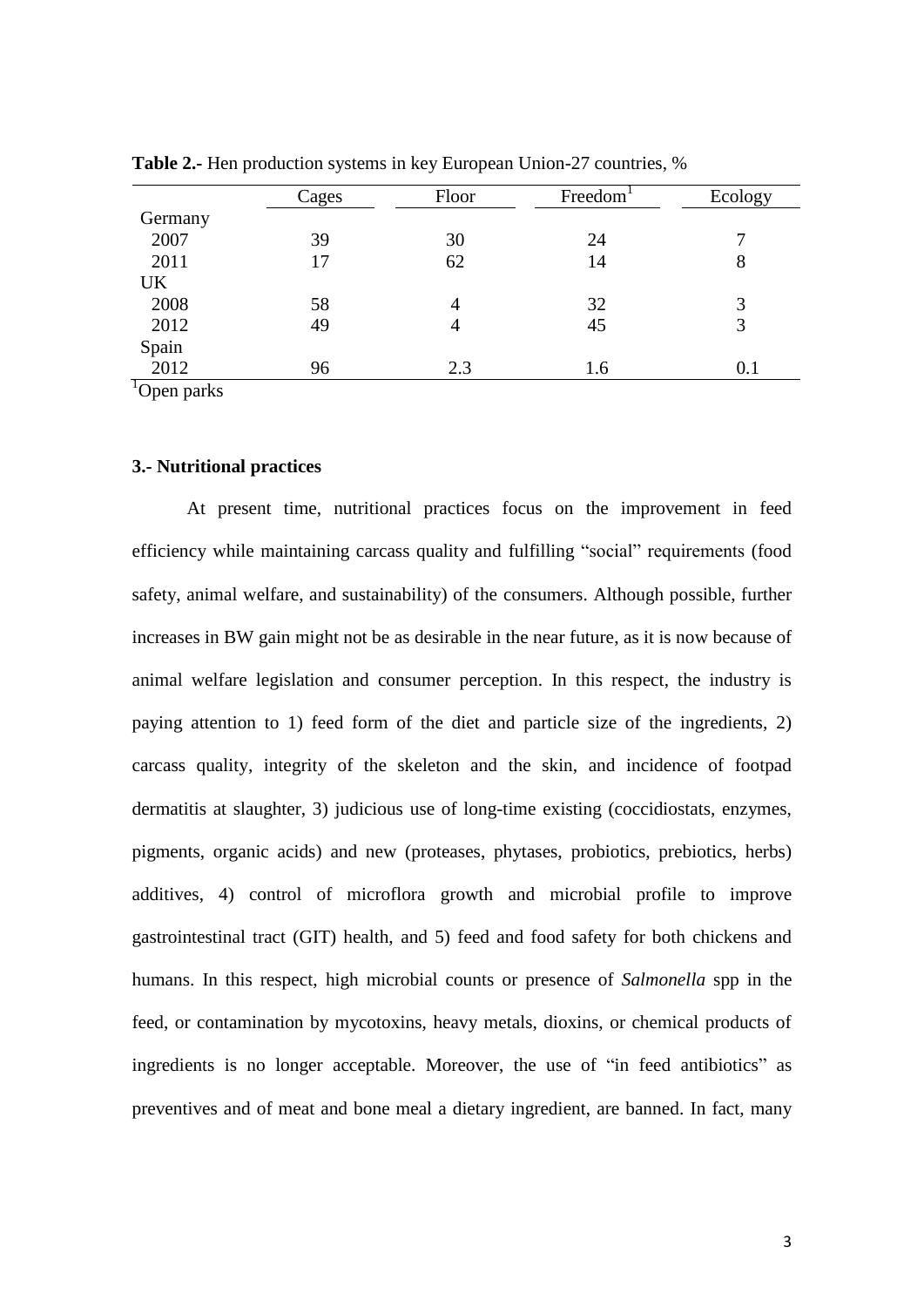integrators will not use any ingredient of animal origin (such as lard or tallow) in their feeds.

## **4.- Digestive physiology and GIT health**

The incidence of subclinical coccidiosis and the presence of *Clostridium* spp is of a major concern for most integrators. The ban of use of many coccidiostats, including nicarbazine, and "in feed antibiotics" as growth promoters has increased the incidence of litter problems. Many efforts in management and nutritional practices try to modulate GIT function, control microbiota growth, and improve the consistency of the excreta. In any case, the incidence and severity of wet litter problems is of limited relevance under practical conditions because of improvements in chick quality and hygiene and management conditions of the farms, as well as subtle changes in composition and nutritional specifications of the feeds. Practices used in this respect include a) coarse grinding of ingredients, b) use of mash diets rather than pellet diets, c) moderate reductions in CP content while maintaining the amino acids (AA) profile, d) moderate increases in dietary fiber, e) inclusion of whole wheat, and f) utilization of certain additives. Many of these practices aim to improve gizzard development and GIT function with better tuning of the anatomy and physiology of the digestive tract and of the microbial profile (Mateos et al., 2002, 2012).

## a.- Feed form and particle size

Pelleting is a common practice used to maximize growth performance and reduce feed wastage in commercial broiler operations (Abdollahi et al., 2011; Serrano et al., 2013). Heat, moisture, and pressure applied during the pelleting process modify protein structure and increase AA digestibility of the diet. Broilers eat more with pellets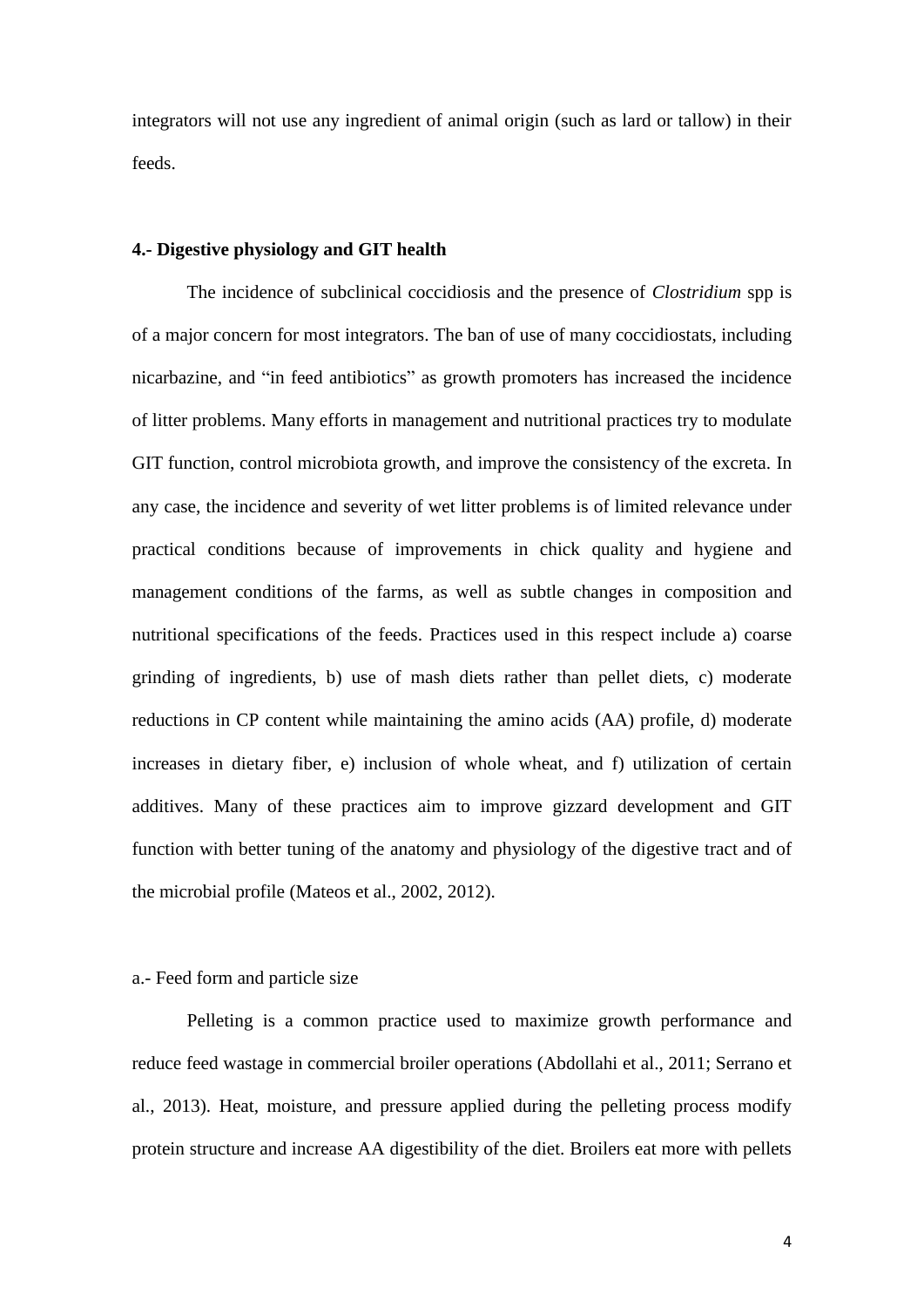or crumbles than with mash diets (Serrano et al., 2012). Serrano et al. (2012) compared growth performance of broilers fed mash, crumbles, or pellets from 1 to 21 d followed by a common pelleted diet from 21 to 42 d of age and observed a 7.4 and 5.8% increase in BWG with crumbles or pellets as compared with mash feeding. Also, FCR was 3% better for chicks fed pellets than for chicks fed mash, with chicks fed crumbles being intermediate (Table 3). The benefits of pellet feeding as compared with mash feeding on broiler growth diminished with age. Moreover, the incidence of wet litter, *Escherichia coli* counts, and *Salmonella spp* contamination of carcasses is higher with pellets than with mash (Engberg et al., 2002; Huang et al., 2006).

|           | BWG(g/d)       | ADFI(g)           | <b>FCR</b>        |
|-----------|----------------|-------------------|-------------------|
| Day 1-21  |                |                   |                   |
| Mash      | $34.6^{b}$     | $57.0^{ab}$       | $1.65^{\rm a}$    |
| Crumbles  | $42.4^a$       | 58.8 <sup>a</sup> | $1.39^{b}$        |
| Pellets   | $43.4^{\circ}$ | $56.3^{b}$        | 1.30 <sup>c</sup> |
| P         | ***            | $\ast$            | ***               |
| Day 21-42 |                |                   |                   |
| Mash      | 89.1           | $154.0^{b}$       | $1.73^{b}$        |
| Crumbles  | 90.6           | $166.1^a$         | $1.83^{\circ}$    |
| Pellets   | 87.8           | $161.0^a$         | $1.84^{\rm a}$    |
| P         | 0.11           | ***               | ***               |

**Table 3.**- Effects of feed form on growth performance of broilers<sup>1</sup> (Serrano et al., 2012)

<sup>1</sup>Four replicates of 65 birds each per treatment

Pelleting requires fine grinding of the ingredients to improve the cohesion of feed particles. Consequently, the digest passage rate through the GIT is faster with pellets than with mash. As a result, birds will be satiated faster and will eat less of a coarse mash diet than of a pellet diet (Amerah et al., 2007) and consequently, growth rate will improve when the feed is pelleted. On the other hand, gizzard function and GIT development will improve with coarse grinding of the diet as compared with fine ground pelleted diets and consequently, nutrient digestibility might be reduced with pelleting (Svihus, 2011). Recent research (Svihus and Hetland, 2001; Abdollahi et al.,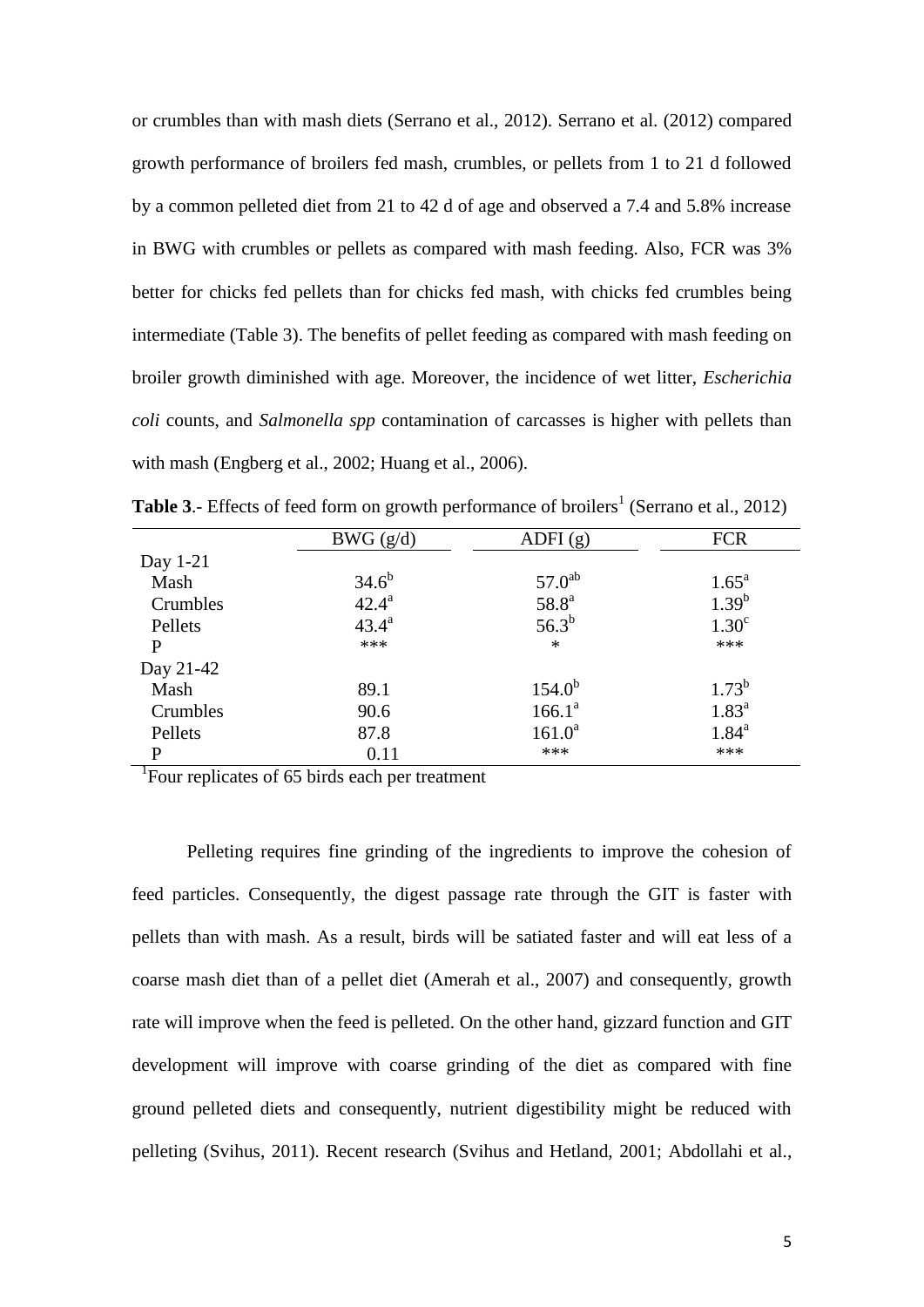2010; Serrano et al., 2013) has shown that pelleting reduced nutrient digestibility an effect that might be more noticeable with wheat than with coin diets and when high temperatures are used. The existing data suggest that during the last part of the fattening, a period in which broilers are growing over 100 g/d, pelleting of the feed might improve BW gain but not necessarily feed efficiency. Moreover, a slight reduction in feed intake in this period might benefit feed efficiency of the chickens.

#### b.- Whole grain inclusion

The inclusion of whole wheat and other cereals in the diet results usually in an improvement in litter quality without any negative impact on growth or feed efficiency (Hetland et al., 2002; Plavnik et al., 2002; Svihus et al., 2004). Usually, whole wheat added at the expenses of the whole diet, improves nutrient digestibility and reduces feeding cost (Svihus et al., 2001). Whole wheat feeding led to changes of the upper part of the digestive tract with an increase in gizzard and pancreas development (Gabriel et al., 2008). The improvement in litter quality observed is often associated with changes in the microbial profile of the GIT with a reduction in *Clostridium spp* count (Bjerrum et al., 2006) and better control of subclinical coccidiosis (Gabriel et al., 2003a,b). However, the use of high proportion of whole wheat reduces carcass yield, and when fed early in life, might reduce feed intake. Probably, birds will need to learn and adapt to whole wheat feeding as early as possible.

### c.- Dietary fiber

Traditionally, fiber has been considered as a diluent and an antinutritional factor in broiler diets with negative effects on feed intake, nutrient digestibility, microbial profile, and growth. However, recent research (Gonzalez-Alvarado et al., 2007, 2008,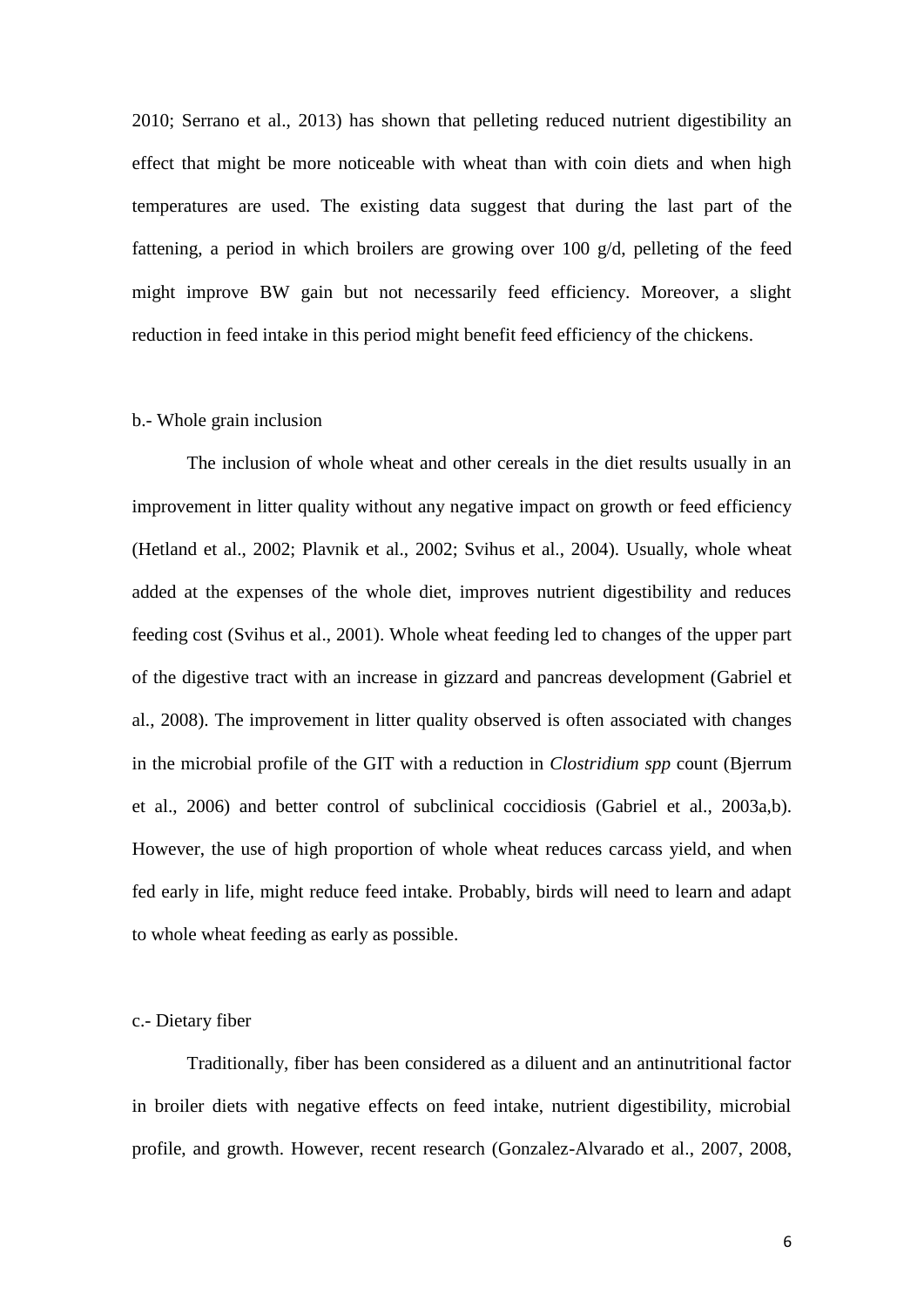2010; Svihus, 2011; Mateos et al., 2012) have shown that this might not be the case and that will depend on the ingredient composition of the diet, age of the birds, and type and level of fiber source used (Tables 4 and 5).

**Table 4**.- Effects of dietary fiber on growth performance of broilers from 1 to 42 d of age (González-Alvarado et al., 2010)

| Fiber source                   | Control <sup>1</sup> | OН              | <b>SBP</b>   | <b>SEM</b> |
|--------------------------------|----------------------|-----------------|--------------|------------|
| BWG, g/d                       | $55^{\rm b}$         | $60^{\circ}$    | $56^{\rm b}$ | 0.9        |
| ADFI, g                        | $88^{ab}$            | 90 <sup>a</sup> | $85^{\rm b}$ | 1.0        |
| <b>FCR</b>                     | $1.59^{a}$           | $1.49^{b}$      | $1.53^{b}$   | 0.014      |
| Energy efficiency <sup>2</sup> | 20.8                 | 20.4            | 20.5         | 0.19       |

<sup>1</sup> Sepiolite was substituted (wt/wt) by 3% OH or SBP

 $^{2}$ MJ AMEn/kg BW

**Table 5**.- Effects of fiber inclusion in low fiber diets in broilers from 1 to 21 d of age (González-Alvarado et al., 2007)

|                   | Control <sup>1</sup> | Fiber source <sup>2</sup> , $3\%$ | <b>SEM</b>     |                     |       |
|-------------------|----------------------|-----------------------------------|----------------|---------------------|-------|
|                   |                      | Cellulose                         | <b>OH</b>      | <b>SBP</b>          |       |
| BWG, g/d          | $29.3^{b}$           | $31.5^{ab}$                       | $32.3^{\circ}$ | $30.3^{ab}$         | 0.57  |
| ADFI, g           | 40.1                 | 41.9                              | 41.7           | 39.6                | 0.90  |
| <b>FCR</b>        | $1.36^{a}$           | $1.33^{ab}$                       | $1.29^{b}$     | $1.30^{b}$          | 0.014 |
| N retention, %    | $61.8^\circ$         | $64.3^{ab}$                       | $67.4^{\rm a}$ | 63.9 <sup>abc</sup> | 0.59  |
| EE dig., $%$      | $78.7^{b}$           | $84.5^{\rm a}$                    | $83.6^{\circ}$ | $82.2^{\rm a}$      | 0.68  |
| $AME_n$ , Mcal/kg | $3.01^{\circ}$       | $3.02^{\circ}$                    | $3.19^{a}$     | $3.10^{b}$          | 0.012 |

 $\frac{1}{2}$  Contained 1.5% CF

Sepiolite in the control diet was substituted (wt/wt) by CEL, OH, or SBP

In general, dietary fiber increased gizzard weight and benefit reverse peristaltism and endogenous enzymes production, resulting in a reduction in gizzard pH and in an improvement in nutrient digestibility (Hetland et al., 2003; Amerah et al., 2009; Jiménez-Moreno et al., 2009c, 2011) (Table 6).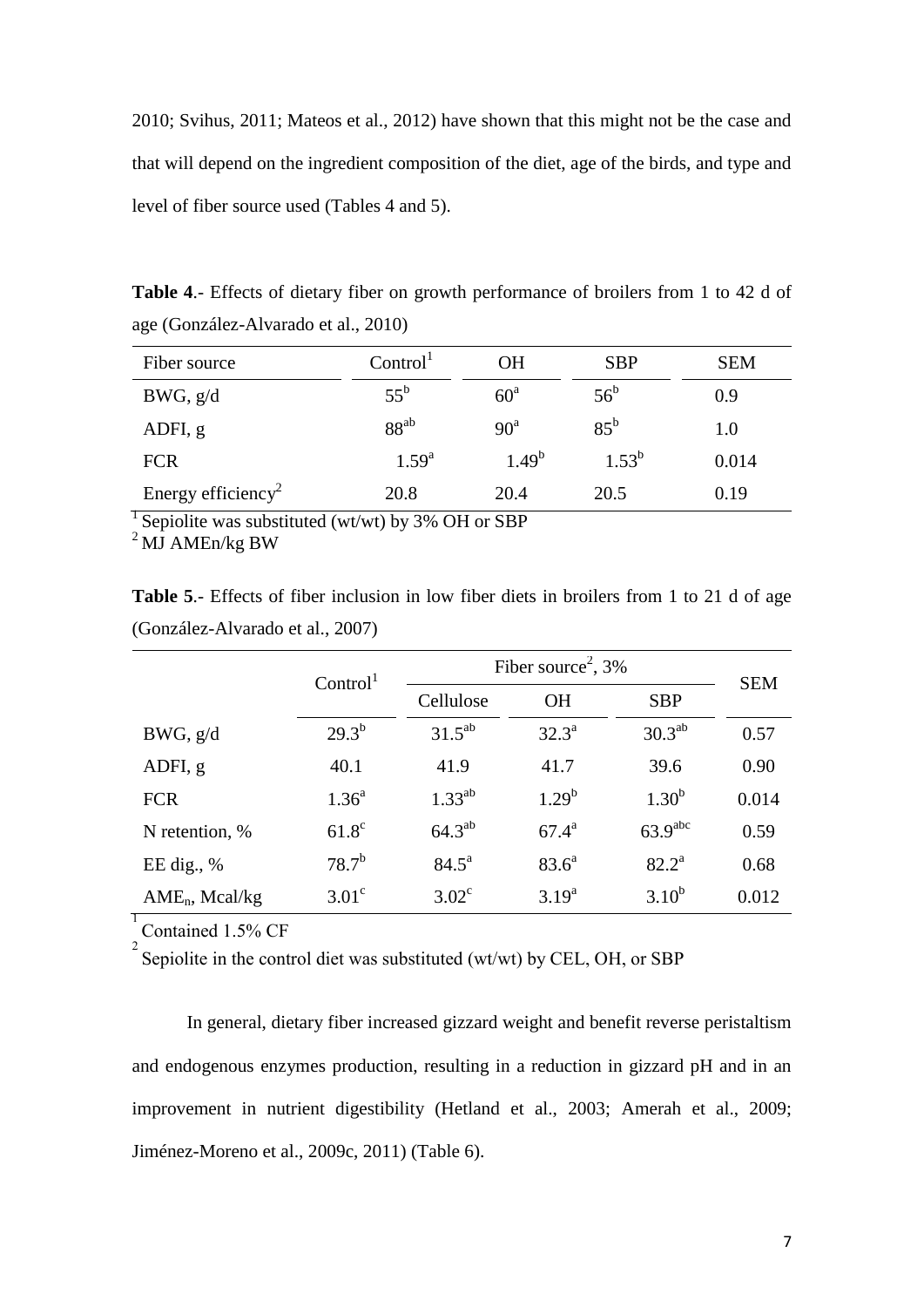**Table 6.** Effect of inclusion of oat hulls (OH) and sugar beet pulp (SBP) in the diet on the pH of the digesta of the proventriculus, gizzard and duodenum of broilers at 6 days of age (Jiménez-Moreno et al., 2013b)

|                         | Fiber<br>inclusion<br>$(\%)$ | Proventriculus      | Gizzard           | Duodenum          |
|-------------------------|------------------------------|---------------------|-------------------|-------------------|
| Control                 | $\overline{0}$               | $4.51^{\rm a}$      | 4.07 <sup>a</sup> | $6.19^{6}$        |
| <b>OH</b>               | 2.5                          | 4.23 <sup>abc</sup> | $3.15^{b}$        | 6.21 <sup>b</sup> |
| <b>OH</b>               | 5.0                          | 4.27 <sup>abc</sup> | $3.09^{b}$        | $6.27^{b}$        |
| <b>OH</b>               | 7.5                          | $4.31^{ab}$         | $2.97^{b}$        | $6.28^{ab}$       |
| <b>SBP</b>              | 2.5                          | 3.99 <sup>c</sup>   | $3.02^{b}$        | $6.30^{ab}$       |
| <b>SBP</b>              | 5.0                          | 4.07 <sup>bc</sup>  | $2.92^{b}$        | $6.37^{ab}$       |
| <b>SBP</b>              | 7.5                          | $4.14^{bc}$         | 2.90 <sup>b</sup> | 6.40 <sup>a</sup> |
| S.E.M. <sup>1</sup>     |                              | 0.099               | 0.099             | 0.043             |
|                         |                              | $P-value2$          |                   |                   |
| Diet                    |                              | 0.017               | < 0.001           | 0.010             |
| OH inclusion            |                              |                     |                   |                   |
| Linear                  |                              | 0.206               | < 0.001           | 0.083             |
| Quadratic               |                              | 0.111               | < 0.001           | 1.000             |
| SBP inclusion           |                              |                     |                   |                   |
| Linear                  |                              | 0.026               | < 0.001           | < 0.001           |
| Quadratic               |                              | 0.005               | < 0.001           | 0.396             |
| Fibre source<br>$1\sim$ |                              | 0.017               | 0.139             | 0.005             |

<sup>1</sup>Standard error of the mean ( $n = 6$  replicates of 12 birds each per treatment).

<sup>2</sup>The interaction source x level of fiber were not significant ( $\overline{P} > 0.10$ ).

High quality ingredients are commonly used in diets for young chicks to reduce the incidence of enteric disorders and increase growth performance (Mateos et al., 2002). The amount of fiber contained in these diets is maintained limited to maximize voluntary feed intake and increase nutrient digestibility. However, low fiber diets might compromise GIT function and nutrient utilization (Svihus, 2011; Jiménez-Moreno et al., 2011, and 2013a,b) affecting chick growth (Table 7).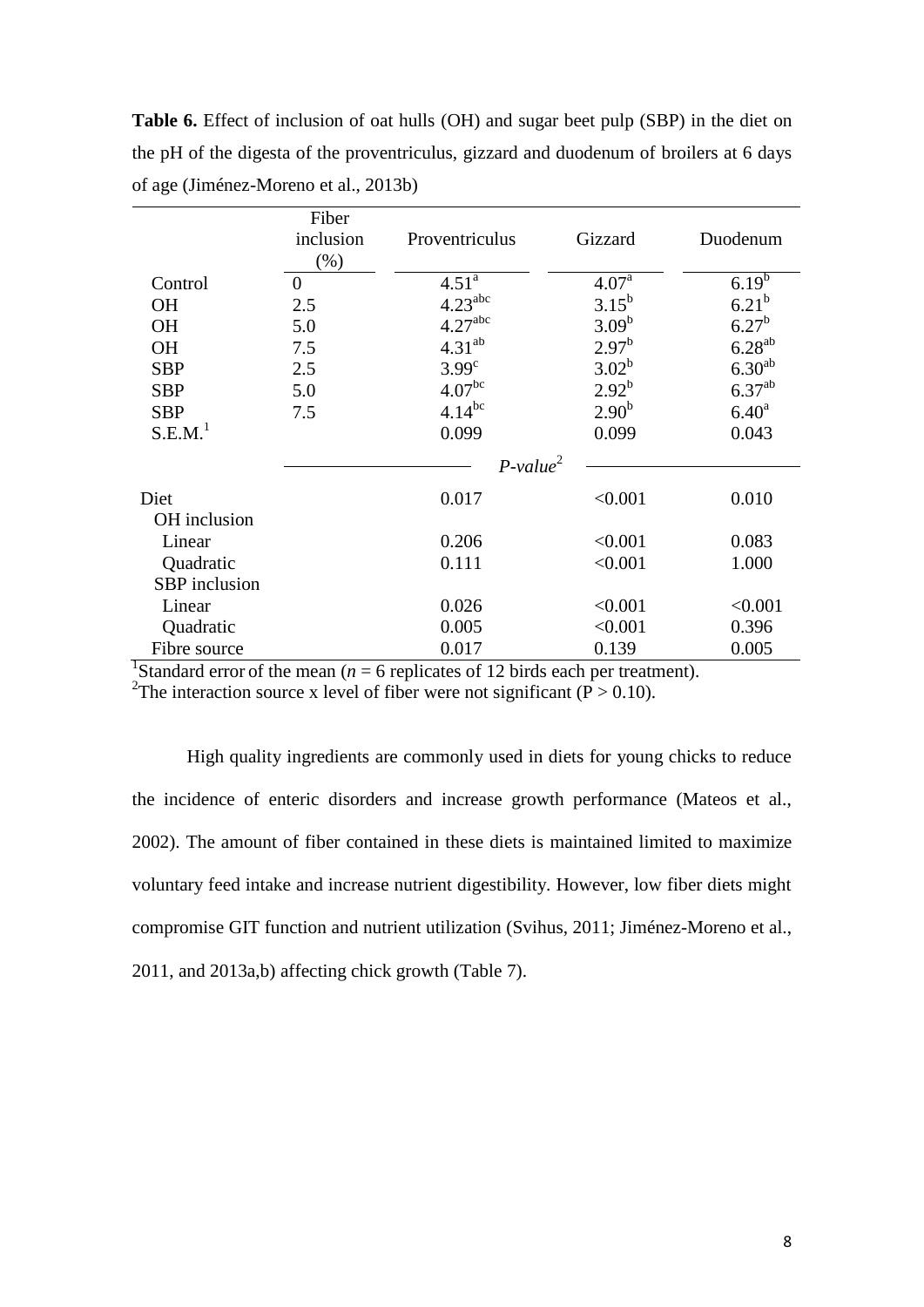|                 | Pea hulls <sup>1</sup> , % |            |                | <b>SEM</b>  |       |
|-----------------|----------------------------|------------|----------------|-------------|-------|
|                 | 0 <sup>2</sup>             | 2.5        | 5.0            | 7.5         |       |
| BWG, g/d        | 30.0 <sup>b</sup>          | $31.2^{b}$ | $34.5^{\circ}$ | $31.1^b$    | 1.01  |
| ADFI, g         | 41.2                       | 41.2       | 45.9           | 39.6        | 1.15  |
| <b>FCR</b>      | $1.38^{a}$                 | $1.32^{b}$ | $1.33^{b}$     | $1.38^{a}$  | 0.014 |
| Energy eff. $3$ | $54.3^{b}$                 | $56.1^a$   | $56.2^{\rm a}$ | $55.4^{ab}$ | 0.57  |

**Table 7**.- Influence of increasing levels of pea hulls in the diet on broiler performance from 1 to 18 d of age (Jiménez-Moreno et al., 2011)

<sup>1</sup>The control diet diluted (wt/wt) with 2.5, 5.0 or 7.5% of pea hulls

<sup>2</sup> Contained 3.9% NDF

 $3$ g BW gain/MJ AME<sub>n</sub> intake

Fiber inclusion reduced gizzard pH (Jiménez-Moreno et al., 2009a,b), improved digestive juices secretion, gizzard function, and digesta flow, and might modify microbiota profile in the GIT of the birds (González-Alvarado et al., 2010; Svihus, 2011; Mateos et al., 2012) (Table 8).

**Table 8**.- Effects of dietary fiber on microbiota profile in broilers at 36 d of age (Mateos et al., 2012)

| Fiber source       | $0\%$ <sup>3</sup> | 5% OH            | 5% SBP             |
|--------------------|--------------------|------------------|--------------------|
| Crop               |                    |                  |                    |
| Lactobacilli       | 7.9 <sup>b</sup>   | $7.1^{\rm b}$    | $8.4^{\mathrm{a}}$ |
| Ceca               |                    |                  |                    |
| Lactobacilli       | 9.8                | 8.6              | 10.0               |
| Clostridium perfr. | 5.9 <sup>a</sup>   | $1.2^{b}$        | 6.2 <sup>a</sup>   |
| Enterobacterias    | $8.4^{\mathrm{a}}$ | 5.9 <sup>b</sup> | $8.4^{\mathrm{a}}$ |

 $\frac{1}{\log 10}$  cfu/g

 $2$  Reared in floor pens

 $3^3$  Contained 3.9% NDF. Diets diluted (wt:wt) with fiber source

In this respect, Gonzalez-Alvarado et al. (2007) reported that the inclusion of an insoluble fiber source at levels of 3% to a rice-fermented soybean meal-fish meal diet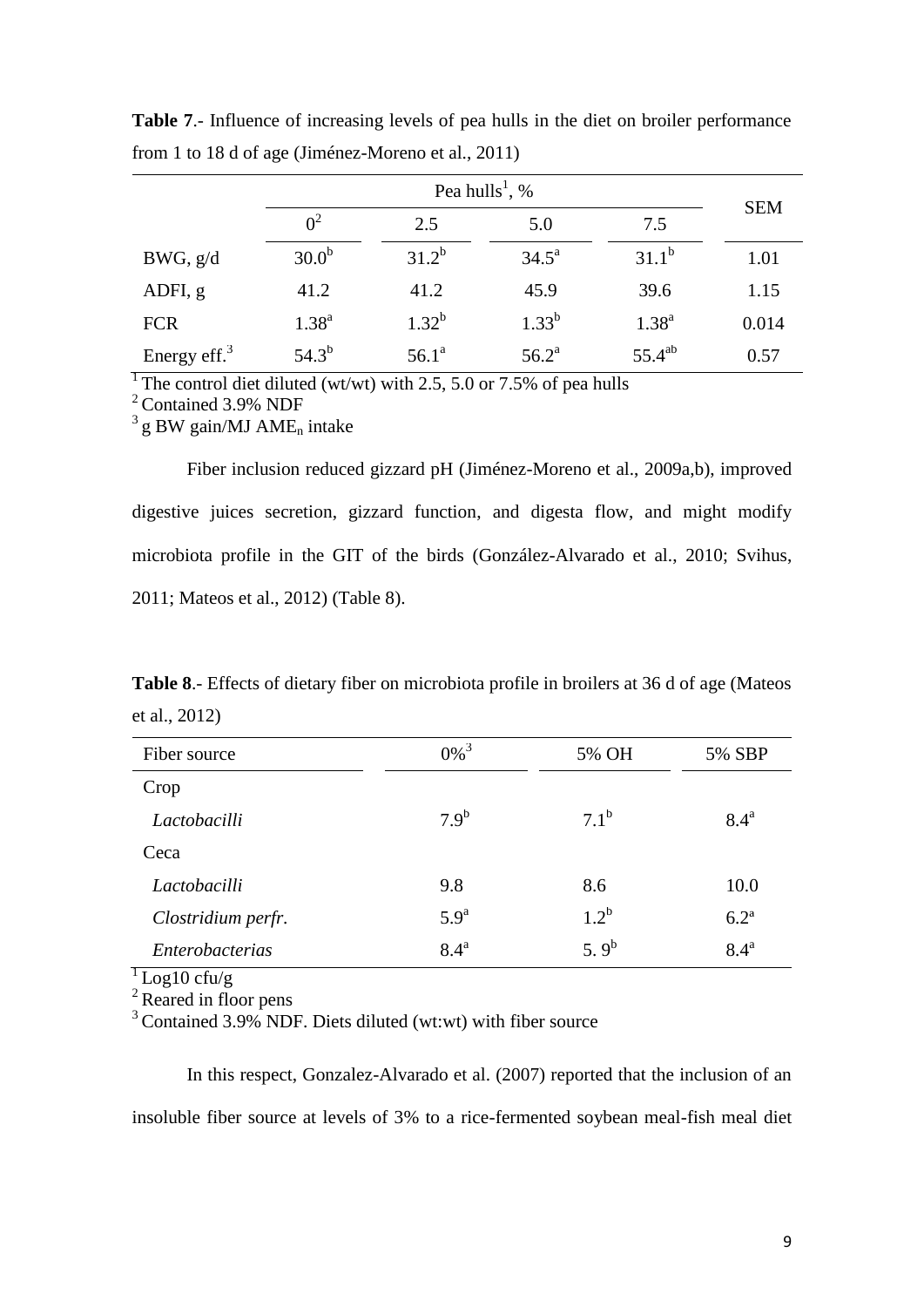with approximately 1.5% CF, improved nutrient digestibility and growth performance of the birds (Table 5).

Not all fiber sources will show similar effects on bird growth. Solubility, water holding capacity, viscosity, bulk, fermentative capability, and other physico-chemical properties of fibrous ingredients affect the development and pH of the GIT and consequently, they may have nutritional implications in poultry (Montagne et al., 2003; Jiménez-Moreno et al., 2009b). In this respect, soluble fibrous fractions such as pectins from sugar beet pulp (SBP), are dispersible in water and might increase viscosity and bulk of the digesta, reducing feed intake (Table 4). Also, an increase in digesta viscosity may reduce the rate of diffusion of digestive enzymes into the digesta, hampering nutrient absorption. On the other hand, insoluble fibrous fractions, such as those present in OH, stimulate gizzard activity, reduce gizzard pH, and favour GIT refluxes which may improve nutrient digestibility (Hetland and Svihus, 2001; Hetland et al., 2003; Jiménez-Moreno et al., 2010, 2013b). Consequently, the inclusion of high levels of SBP in the diet might result in poor growth performance whereas the inclusion of OH might have opposite effects (Table 9).

|                     |                            | BW(g)                         |      |
|---------------------|----------------------------|-------------------------------|------|
|                     | Fibre inclusion<br>$(\% )$ | 6 d                           | 12d  |
| Control             | $\overline{0}$             | $\frac{132^{abc}}{131^{abc}}$ | 311  |
| <b>OH</b>           | 2.5                        |                               | 318  |
| <b>OH</b>           | 5.0                        | 134 <sup>a</sup>              | 319  |
| <b>OH</b>           | 7.5                        | $127^{bc}$                    | 305  |
| <b>SBP</b>          | 2.5                        | $132^{ab}$                    | 317  |
| <b>SBP</b>          | 5.0                        | $129^{bc}$                    | 307  |
| <b>SBP</b>          | 7.5                        | $126^{\circ}$                 | 297  |
| S.E.M. <sup>a</sup> |                            | 1.7                           | 6.3  |
| $P-value$           |                            |                               |      |
| Diet                |                            | $\ast$                        | 0.16 |

**Table 9.** Effect of inclusion of oat hulls (OH) and sugar beet pulp (SBP) in substitution of the whole diet (g:g) on body weight gain of broilers (Jiménez-Moreno et al., 2013a)

<sup>a</sup>Standard error of the mean ( $n = 6$  replicates of 12 birds each per treatment).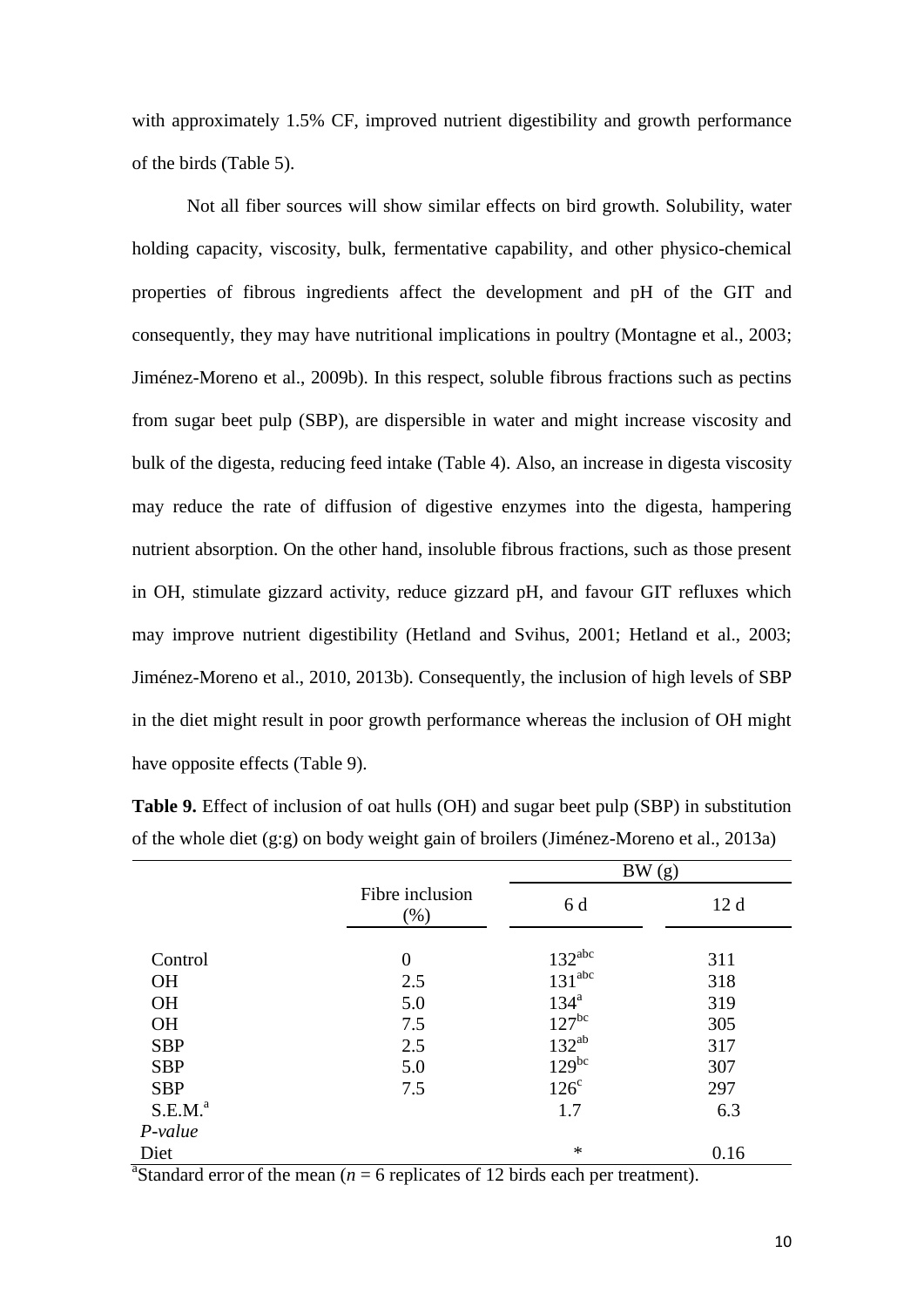The inclusion of 25 to 75 g/kg of a fibre source in the diet stimulated the development of the organs of the GIT in young broilers (Jiménez-Moreno et al., 2013b). At similar levels of inclusion, OH was more beneficial for the development of the gizzard than SBP inclusion, and therefore, lower levels of OH than of SBP might be required to stimulate gizzard function. The inclusion of 75 g SBP/kg diet, however, had detrimental effects on intestinal mucosa morphology at early ages. Consequently, diets for young broilers should be formulated with a minimum and a maximum level of dietary fibre. The recommended level of dietary fibre in broiler diets will depend on the age of the bird as well as on the physico-chemical characteristics of the fibre source used. To notice that the "old concept" suggesting negative effects of dietary fiber on bird growth is still valid; an excess of fiber (e.g.,  $> 4-5\%$  CF) might have detrimental effects on the structure of the jejune mucosa and reduce nutrient digestibility (Table 7). In particular, an excess of soluble, easily fermented fiber source, might reduce feed intake and broiler growth (Tables 4 and 9). However, a very low level of dietary fiber (e.g., < 2.0% CF), especially in young chicks, might reduce growth performance.

## **5.- Conclusions**

Broiler productivity has increased steadily in Europe for the last 7 years in spite of the ban of use of "in feed" antibiotics as growth promoters. The continuous efforts of the breeding companies involved in the genetic of the birds might maintain these improvements for the next 10 years. However, new regulations on animal welfare might change objectives from increasing body weights to improving feed efficiency. On the other hand, the lower use of "in feed antibiotics" in broiler diets to improve food safety, guarantees the implementation of new feeding strategies to reduce the incidence of wet litter problems. In this respect, in addition to improve chick quality and hygiene and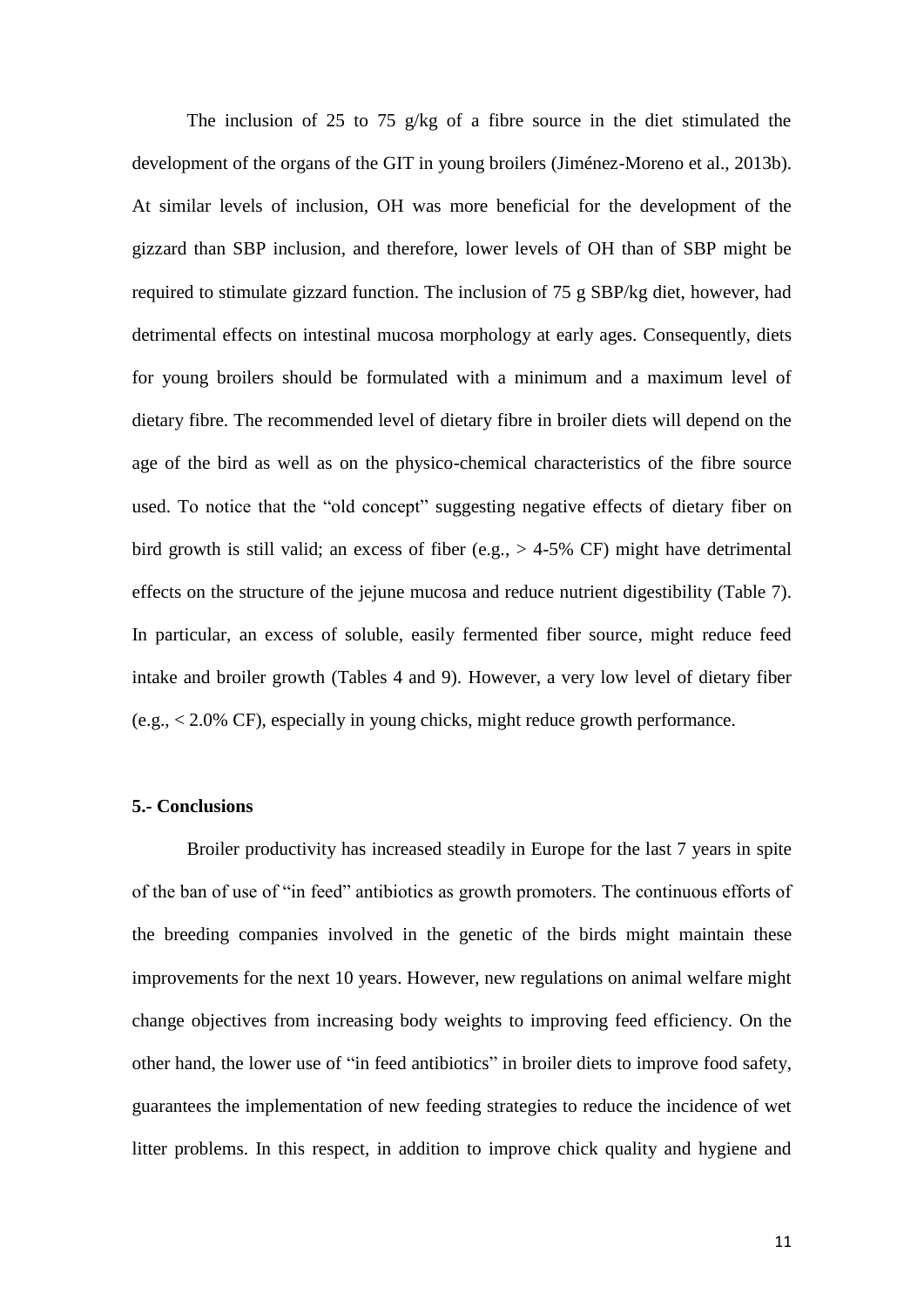management of the farm, new studies on feed form and particle size, inclusion of whole grains, and level of crude protein and fiber of the diet might facilitate GIT development and function, resulting in an improvement of broiler production.

#### **6.- References**

- Abdollahi, M. R., V. Ravindran, T. J. Wester, G. Ravindran, and D. V. Thomas. 2010. Influence of conditioning temperature on the performance, nutrient utilisation and digestive tract development of broilers fed on maize- and wheat-based diets. Br. Poult. Sci. 51:648-657.
- Abdollahi, M. R., V. Ravindran, T. J. Wester, G. Ravindran, and D. V. Thomas. 2011. Influence of feed form and conditioning temperature on performance, apparent metabolisable energy and ileal digestibility of starch and nitrogen in broiler starters fed wheat-based diet. Anim. Feed Sci. Technol. 168:88-99
- Amerah, A.M., V. Ravindran, R.G. Lentle, and D. V. Thomas. 2007. Feed particle size: implications on the digestion and performance in poultry. World's Poult. Sci. J. 63:439-451.
- Amerah, A.M., V. Ravindran, and R.G. Lentle. 2009. Influence of insoluble fibre and whole wheat inclusion on the performance, digestive tract development and ileal microbiota profile of broiler chickens. Br. Poult. Sci. 50:366-375.
- Bjerrum, L., R. M. Engberg, T. D. Leser, B. B. Jensen, K. Finster, and K. Pedersen. 2006. Microbial community composition of the ileum and cecum of broiler chickens as revealed by molecular and culture-based techniques. Poult. Sci. 85:1151–1164.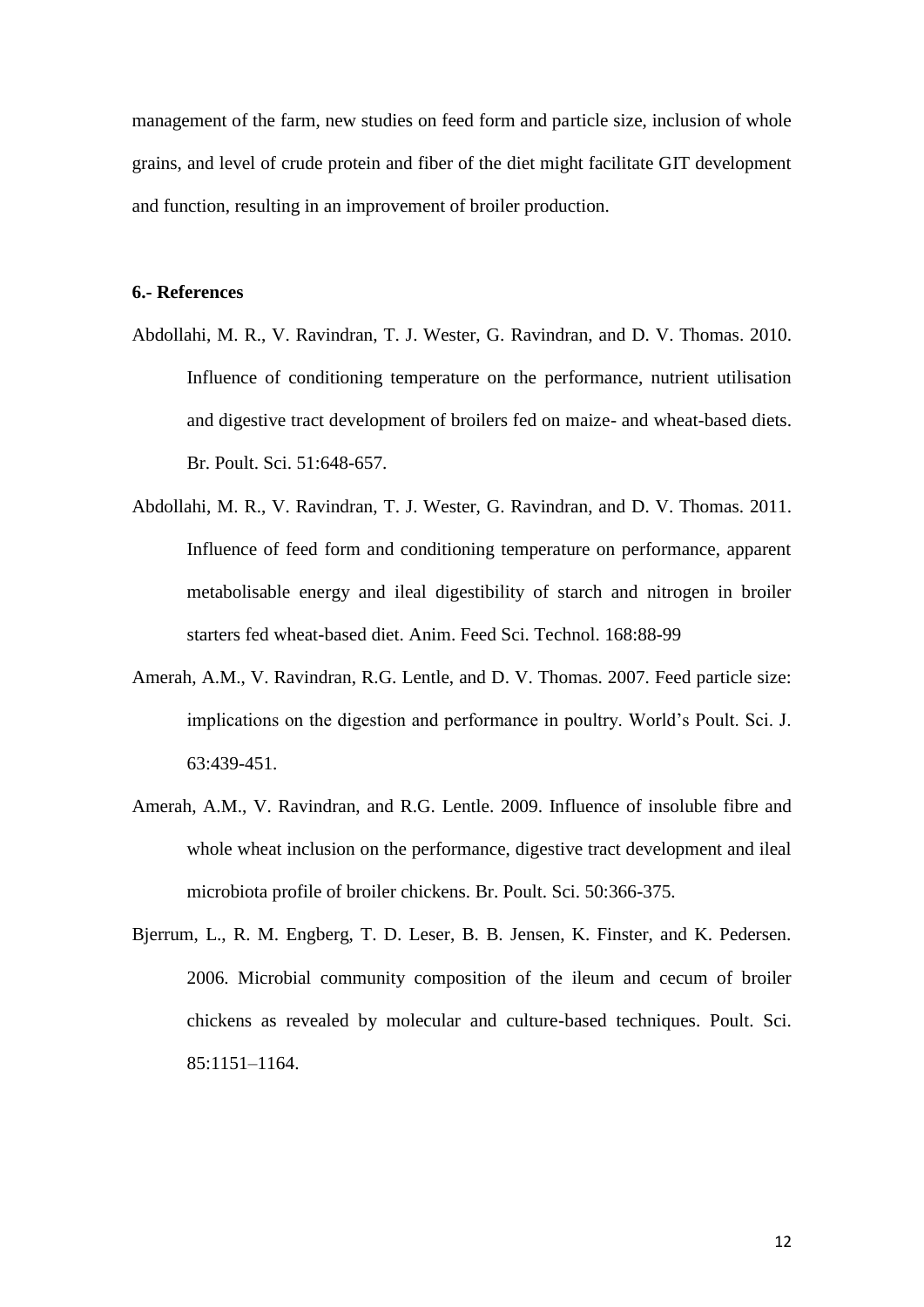- Engberg, R.M., M.S. Hedemann, and J.B. Jensen. 2002. The influence of grinding and pelleting of feed on the microbial composition and activity in the digestive tract of broiler chickens. Br. Poult. Sci. 43:569-579.
- Gabriel, I., S. Mallet, M. Leconte, G. Fort, and M. Naciri. 2003a. Effects of whole wheat feeding on the development of coccidial infection in broiler chickens. Poult. Sci. 82:1668-1676.
- Gabriel, I., S. Mallet, and M. Leconte. 2003b. Differences in the digestive tract characteristics of broiler chickens fed on complete pelleted diet or on whole wheat added to pelleted protein concentrate. Br. Poult. Sci. 44:283-290.
- Gabriel, I., S. Mallet, and M. Leconte. 2008. Effect of whole wheat feeding on the development of the digestive tract of broiler chickens. Anim. Feed Sci. Technol. 142:144-162.
- González-Alvarado, J. M., E. Jiménez-Moreno, R. Lázaro, and G.G. Mateos. 2007. Effects of type of cereal, heat processing of the cereal, and inclusion of fibre in the diet on productive performance and digestive traits of broilers. Poult. Sci. 86:1705-1715.
- González-Alvarado, J.M., E. Jiménez-Moreno, D.G. Valencia, R. Lázaro, and G.G. Mateos. 2008. Effects of fibre source and heat processing of the cereal on the development and pH of the gastrointestinal tract of broilers fed diets based on corn or rice. Poult. Sci. 87:1779-1795.
- González-Alvarado, J.M., E. Jiménez-Moreno, D. González-Sánchez, R. Lázaro, and G.G. Mateos. 2010. [Effect of inclusion of oat hulls and sugar beet pulp in the](http://www.sciencedirect.com/science?_ob=ArticleURL&_udi=B6T42-511H38B-2&_user=885385&_coverDate=09%2F16%2F2010&_alid=1529796379&_rdoc=1&_fmt=high&_orig=search&_origin=search&_zone=rslt_list_item&_cdi=4962&_sort=r&_st=13&_docanchor=&view=c&_ct=136&_acct=C000047350&_version=1&_urlVersion=0&_userid=885385&md5=dc832900a3e99ec4c6934ec0ee226e67&searchtype=a)  [diet on productive performance and digestive traits of broilers from 1 to 42 days](http://www.sciencedirect.com/science?_ob=ArticleURL&_udi=B6T42-511H38B-2&_user=885385&_coverDate=09%2F16%2F2010&_alid=1529796379&_rdoc=1&_fmt=high&_orig=search&_origin=search&_zone=rslt_list_item&_cdi=4962&_sort=r&_st=13&_docanchor=&view=c&_ct=136&_acct=C000047350&_version=1&_urlVersion=0&_userid=885385&md5=dc832900a3e99ec4c6934ec0ee226e67&searchtype=a)  [of age.](http://www.sciencedirect.com/science?_ob=ArticleURL&_udi=B6T42-511H38B-2&_user=885385&_coverDate=09%2F16%2F2010&_alid=1529796379&_rdoc=1&_fmt=high&_orig=search&_origin=search&_zone=rslt_list_item&_cdi=4962&_sort=r&_st=13&_docanchor=&view=c&_ct=136&_acct=C000047350&_version=1&_urlVersion=0&_userid=885385&md5=dc832900a3e99ec4c6934ec0ee226e67&searchtype=a) Anim. Feed Sci. Technol. 162:37-46.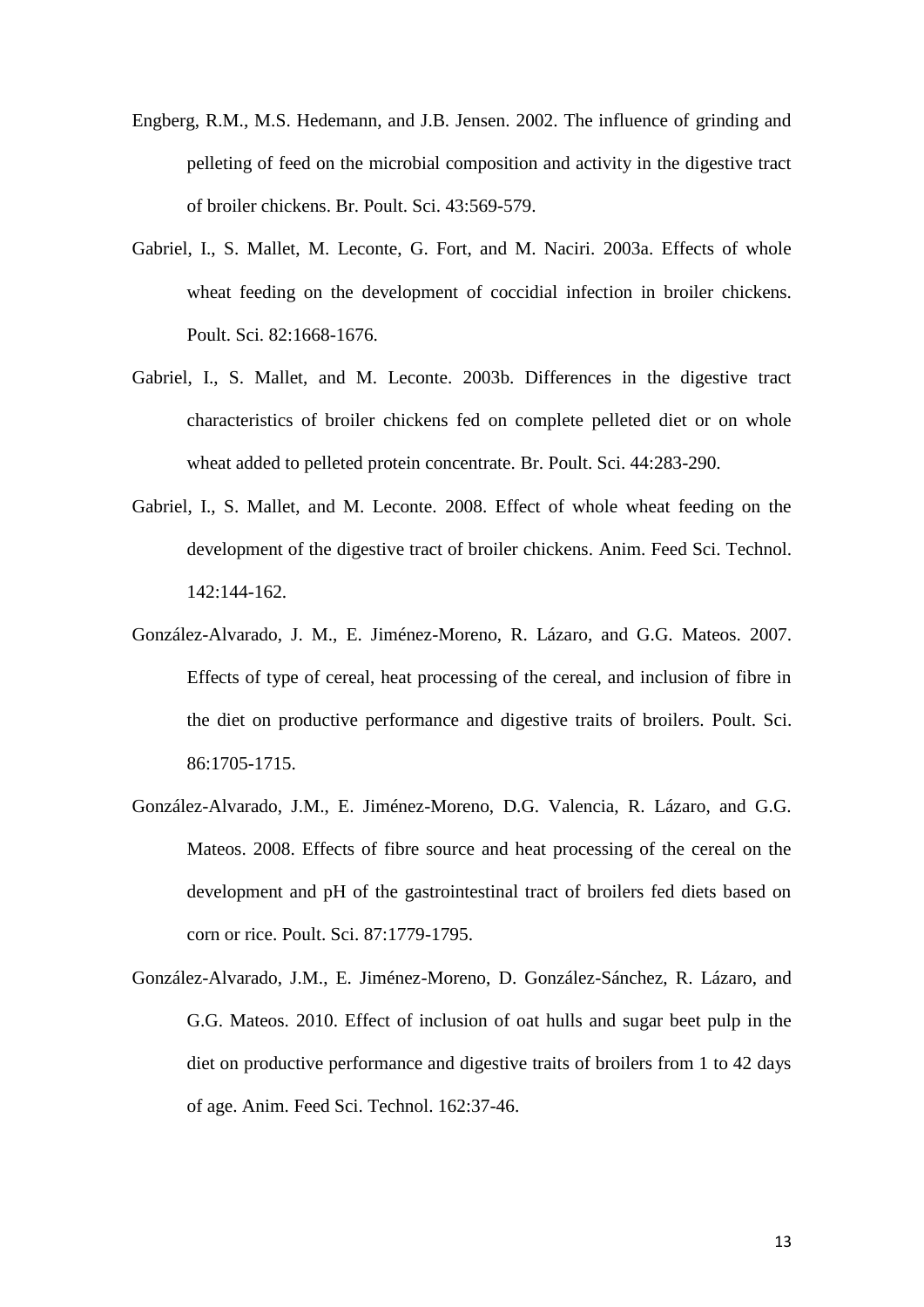- Hetland, H., and B. Svihus. 2001. Effect of oat hulls on performance, gut capacity and feed passage time in broiler chickens. Br. Poult. Sci. 42:354-361.
- Hetland, H., B. Svihus, and V. Olaisen. 2002. Effect of feeding whole cereals on performance, starch digestibility and duodenal particle size distribution in broiler chickens. Br. Poult. Sci. 43:416-423.
- Hetland, H., B. Svihus, and Å. Krögdahl. 2003. Effects of oat hulls and wood shavings on digestion in broilers and layers fed diets based on whole or ground wheat. Br. Poult. Sci. 44:275-282.
- Huang, D.S., D.F. Li, J.J. Xing, Y.X. Ma, Z.J. Li, and S.Q. Lu. 2006. Effects of feed particle size and feed form on survival of Salmonella typhimurium in the alimentary tract and cecal S. typhimurium reduction in growing broilers. Poult. Sci. 85:831-836.
- Jiménez-Moreno, E., J.M. González-Alvarado, A. de Coca-Sinova, R. Lázaro, and G.G. Mateos. 2009a. Effects of source of fibre on the development and pH of the gastrointestinal tract of broilers. Anim. Feed Sci. Technol. 154:93-101.
- Jiménez-Moreno, E., J.M. González-Alvarado, A. González-Serrano, R. Lázaro, and G.G. Mateos. 2009b. Effect of dietary fibre and fat on performance and digestive traits of broilers from one to twenty-one days of age. Poult. Sci. 88:2562-2574.
- Jiménez-Moreno, E., J.M. González-Alvarado, R. Lázaro, and G.G. Mateos. 2009c. Effects of type of cereal, heat processing of the cereal, and fibre inclusion in the diet on gizzard pH and nutrient utilization in broilers at different ages. Poult. Sci. 88:1925-1933.
- Jiménez-Moreno, E., J.M. González-Alvarado, D. González-Sánchez, R. Lázaro, and G.G. Mateos. 2010. Effects of type and particle size of dietary fibre on growth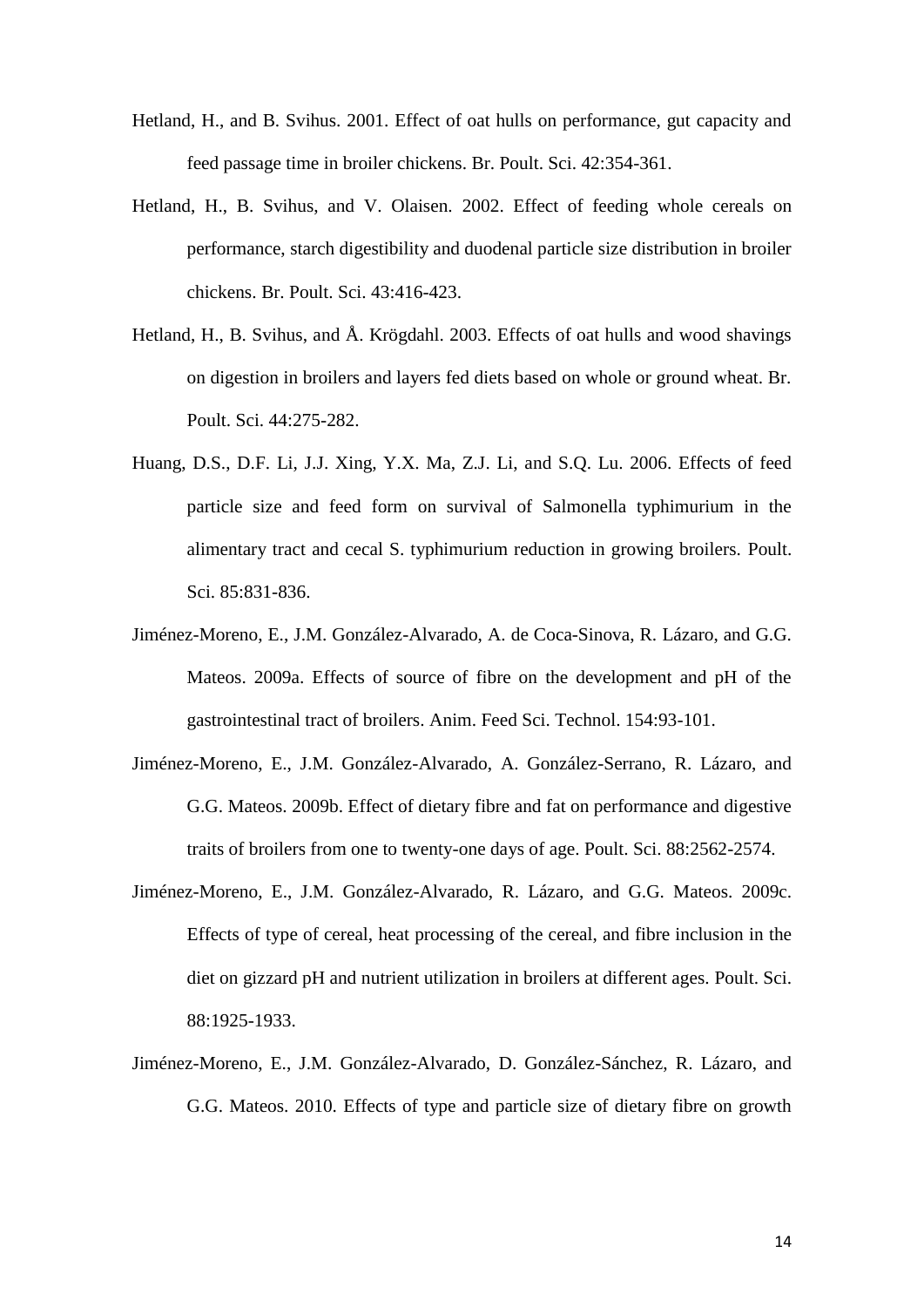performance and digestive traits of broilers from 1 to 21 days of age. Poult. Sci. 89:2197-2212.

- Jiménez-Moreno, E., S. Chamorro, M. Frikha, H.M. Safaa, R. Lázaro, and G.G. Mateos. 2011. Effects of increasing levels of pea hulls in the diet on productive performance and digestive traits of broilers from one to eighteen days of age. Anim. Feed Sci. Technol. 168:100-112.
- Jiménez-Moreno, E., M. Frikha, A. de Coca-Sinova, J. García, and G.G. Mateos. 2013a. Oat hulls and sugar beet pulp in diets for broilers. 1. Effects on growth performance and nutrient digestibility. Anim. Feed Sci. Technol. 182:33-43.
- Jiménez-Moreno, E., M. Frikha, A. de Coca-Sinova, R. Lázaro, and G.G. Mateos. 2013b. Oat hulls and sugar beet pulp in diets for broilers. 2. Effects on the development of the gastrointestinal tract and of the structure of the jejunal mucosa. Anim. Feed Sci. Technol. 182:44-52.
- Mateos, G.G., R. Lázaro, and M. I. Gracia. 2002. The feasibility of using nutritional modifications to replace drugs in poultry feeds. J. Appl. Poult. Res. 11:437-452.
- Mateos, G.G., E. Jiménez-Moreno, M.P. Serrano, and R.P. Lázaro. 2012. Poultry response to high levels of dietary fiber sources varying in physical and chemical characteristics. J. Appl. Poult. Res. 21:156-174.
- Montagne, L., J.R. Pluske, and D.J. Hampson. 2003. A review of interactions between dietary fibre and the intestinal mucosa, and their consequences on digestive health in young non-ruminant animals. Anim. Feed Sci. Technol. 108:95-117.
- Plavnik, I., B. Macovsky, and D. Sklan. 2002. Effects of feeding whole wheat on performance of broilers chicken. Anim. Feed Sci. Technol. 96:229-236.